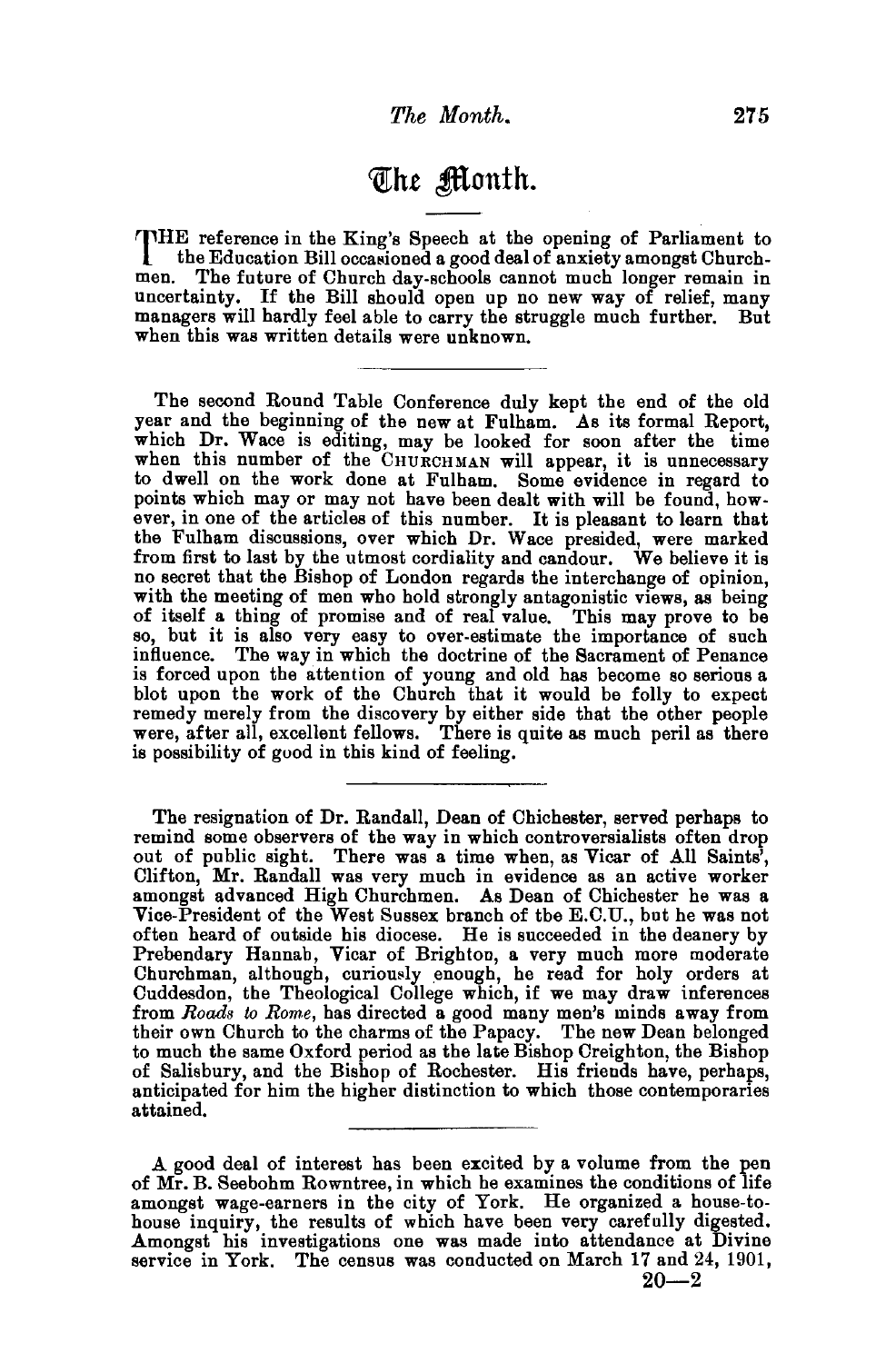and it may be convenient to some if we quote Mr. Seebohm's statement as to certain of the results obtained by this inquiry : "Of these total attendances---

- " 14 per cent. were made by those attending Roman Catholic services.
- "43 per cent. were made by those attending Church of England services.
- "38 per cent. were made by those attending Nonconformist services.
	- "5 per cent. were made by those attending Salvation Army and Mission services.

" Of course, the above figures do not represent the number of persons attending places of worship, for some would attend both morning and evening services. The exact number who attended twice on each Sunday is not known, but inquiry among those connected with various churche8, chapels, etc., has elicited the opinion that upon the average about half the morning congregation attend again in the evening. This figure is a mere estimate; but assuming it to be accurate, we obtain 13,402 as the average. attendance of adults at places of worship on each Sunday-that is, 28 per cent. of the adult population of York.

"In carrying out this census an attempt was made to ascertain the working-class attendance, and the enumerator at each place of worship was asked to discriminate as far as possible in his returns between the 'working' and 'upper' classes. The results show that 66 per cent. of the total attendances were made by the 'working class' and 34 per cent. by the 'upper' class. Obviously any such differentiation—based as it was merely upon appearances--must be a rough one, and too much importance must not be attached to it. Nevertheless, the figures are interesting, and tend to show that the proportion of the population who attend the public worship is very much the same in both the 'working' and 'upper' classes."

Of course, the value of such a census depends largely upon the extent to which it was kept secret; but on the face of it the figures suggest that the attendance at York is better than in London or in the large manu- facturing towns either of the North or the South.

The Record of January 10 published an extract from the advertising columns of its own number for January 27, 1831, which at once suggests a parallel to the present condition of the C.M.S., and a precedent for<br>one obvious way of meeting, at least in part, the financial difficulty con-<br>fronting the Society. The advertisement in question contained an account of a meeting held in the previous November at Freemasons' Tavern, when "the present Financial Situation of the Society ... was taken into consideration." "The Meeting," we learn, " was decidedly of opinion that although Donations would tend to relieve the difficulties of the Society, the assistance peculiarly required is an Increase of Annual Subscriptions; the augmentation of the Society's regular Income being lndispensable to the support of its existing Establishments. Under this conviction many of the Members present increased their former Annual Subscriptions, or became Subscribers to the Fund for Providing for Disabled Missionaries." Then followed four resolutions. The first declared that the Society must either reduce its foreign expenditure or increase its income. The second ran thus : "That this Meeting, encouraged by the measure of the Divine Blessing which has been already granted to the Society's labours, and unwilling to abandon any of its Stations in Heathen Lands without an appeal to the love of Ohris·